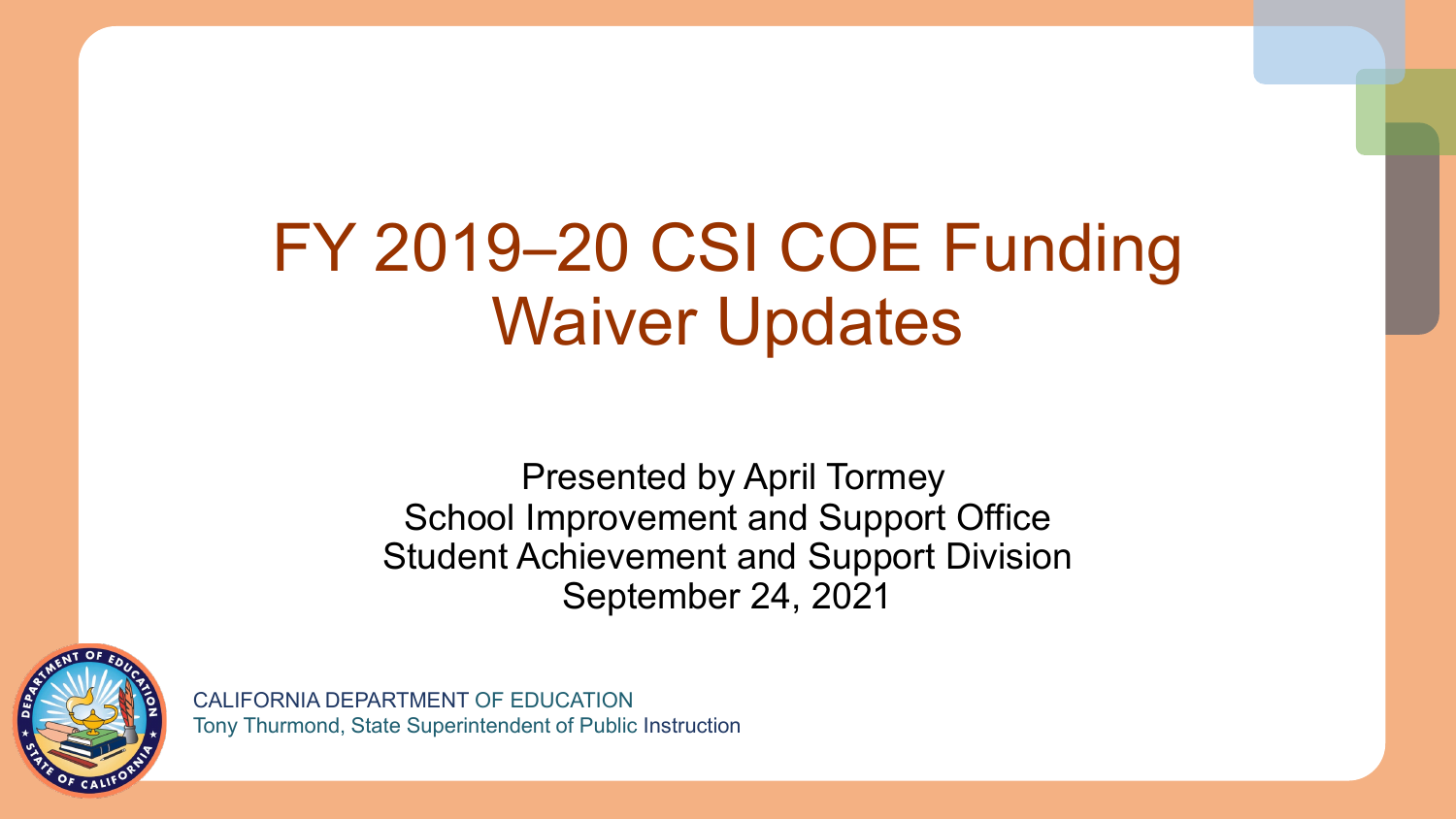## Welcome

### "How wonderful it is that nobody needs to wait a single moment before starting to improve the world." Anne Frank

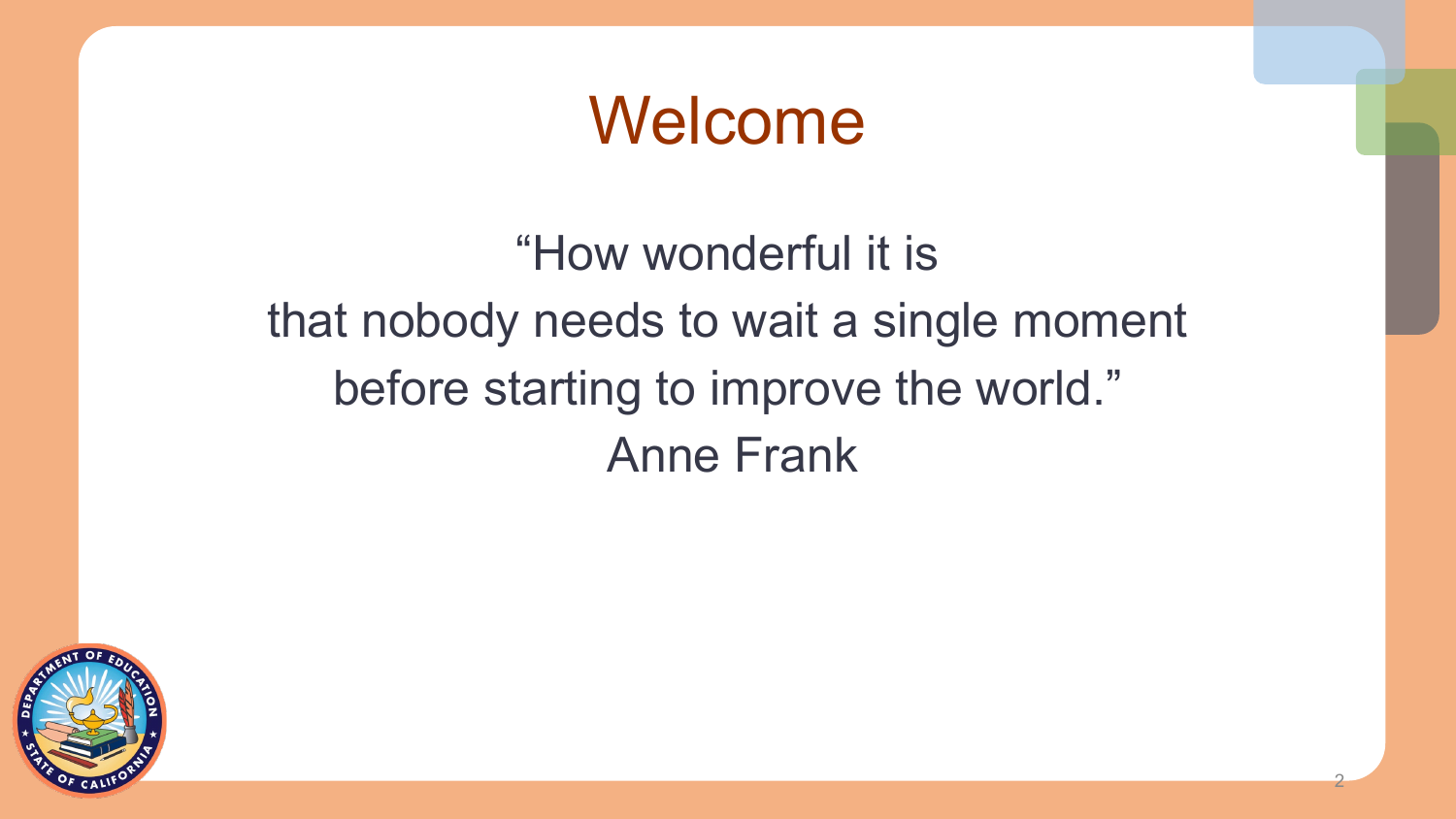# Acronyms

- **CDE**—California Department of Education
- **COE**—County Office of **Education**
- **CSI**—Comprehensive Support and Improvement
- **ESSA**—Every Student Succeeds Act of 2015
- **FY**—Fiscal Year
- **GEPA**—General Education Provisions Act
- **LCAP**—Local Control and Accountability Plan
- **LEA**—Local Educational Agency
- **SISO**—School Improvement and Support Office

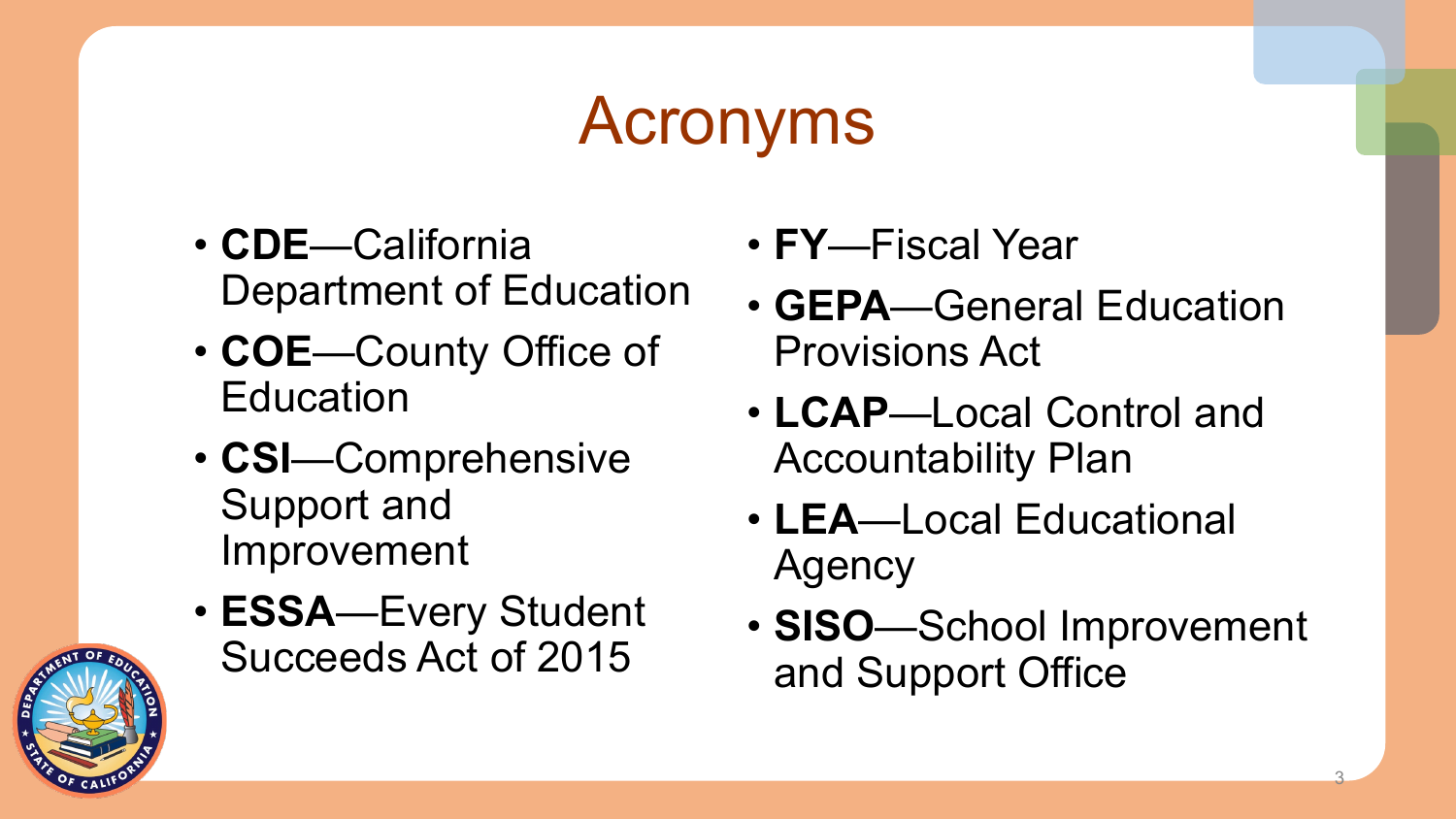## Agenda

- Use of FY 2019 ESSA CSI COE Funds
- Details of Waiver for Section 421(b) of the **GEPA**

- Questions and Answers
- Timelines
- Guiding Questions

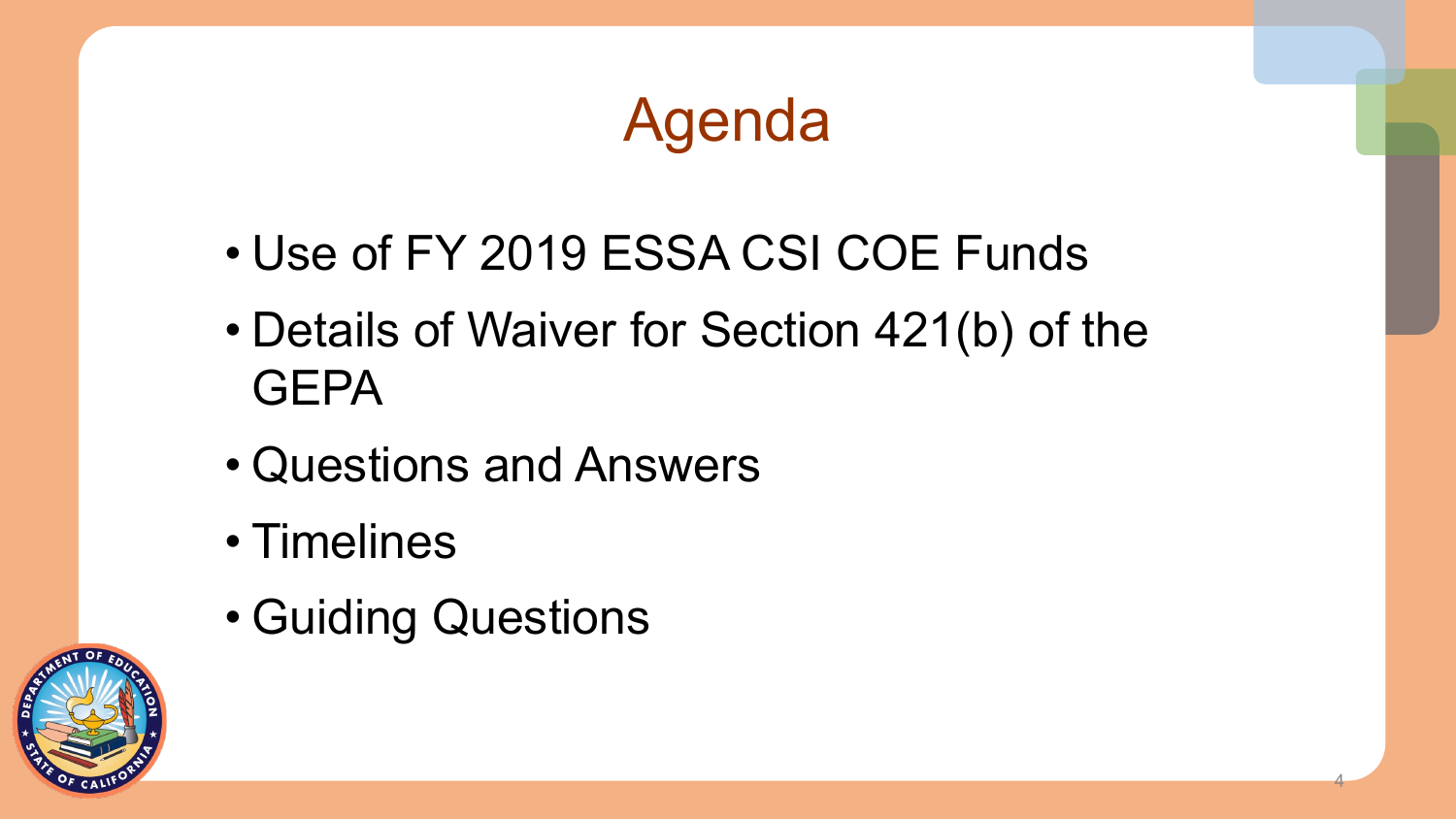# Use of FY 2019 ESSA CSI COE Funds (1)

- The California Budget Act of 2019 appropriated \$10 million in FY 2019 ESSA, Section 1003 funding to COEs for the purpose of supporting the statewide system of technical assistance and support.
- Funds authorized under this subgrant must be spent on the following activities:
	- Support LEAs to meaningfully address specific provisions and CSI prompts in the 2019–20 LEA LCAP Plan Summary.
	- Review and approve the 2019–20 LEA LCAP CSI Prompts in the Plan Summary.

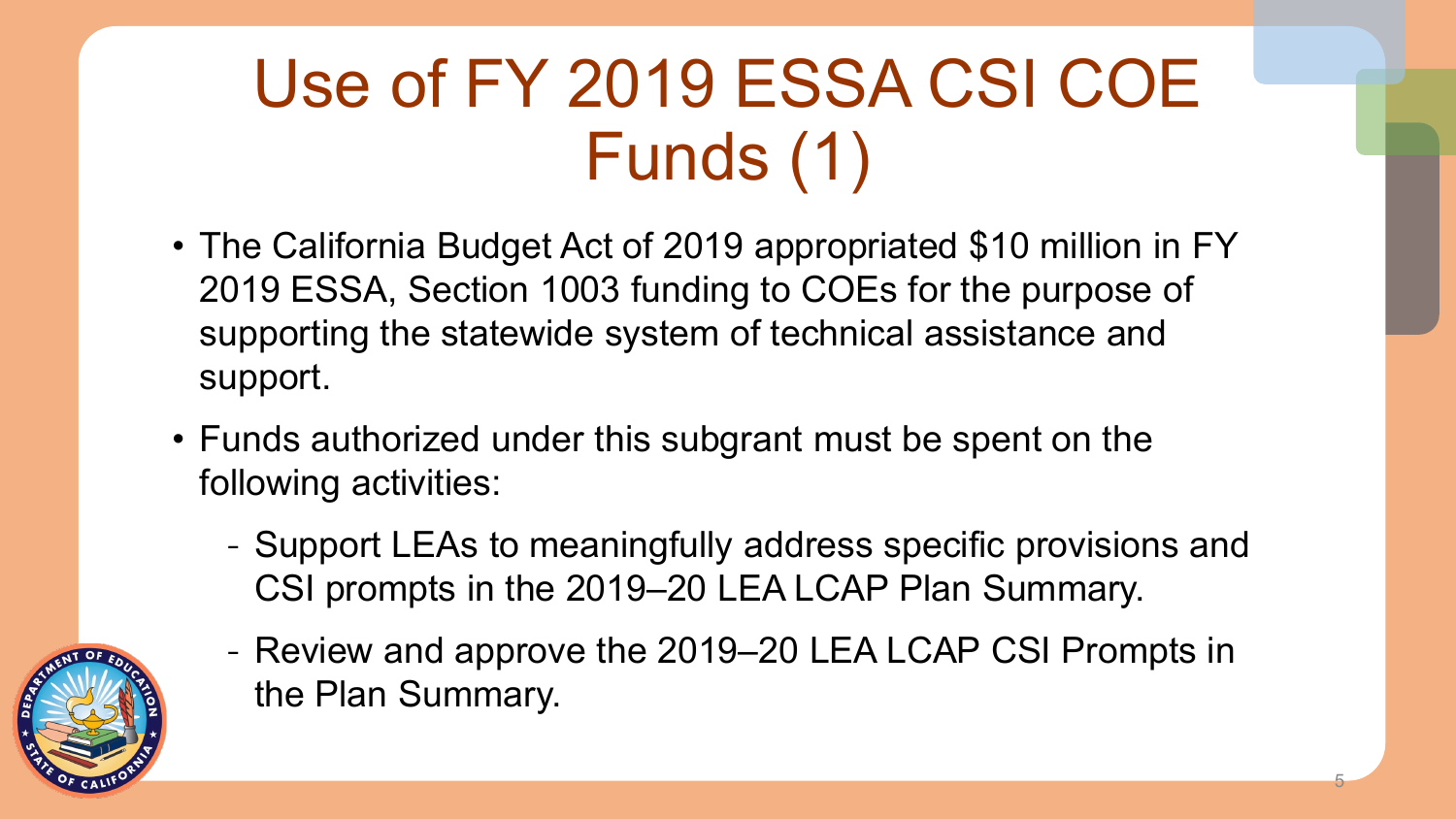# Use of FY 2019 ESSA CSI COE Funds (2)

- In addition, the COE may use its funds to build LEA capacity to support their schools through meaningful engagement in the school improvement planning and implementation processes, including technical assistance activities related to the following:
	- Stakeholder engagement
	- Conducting needs assessments and root cause analysis

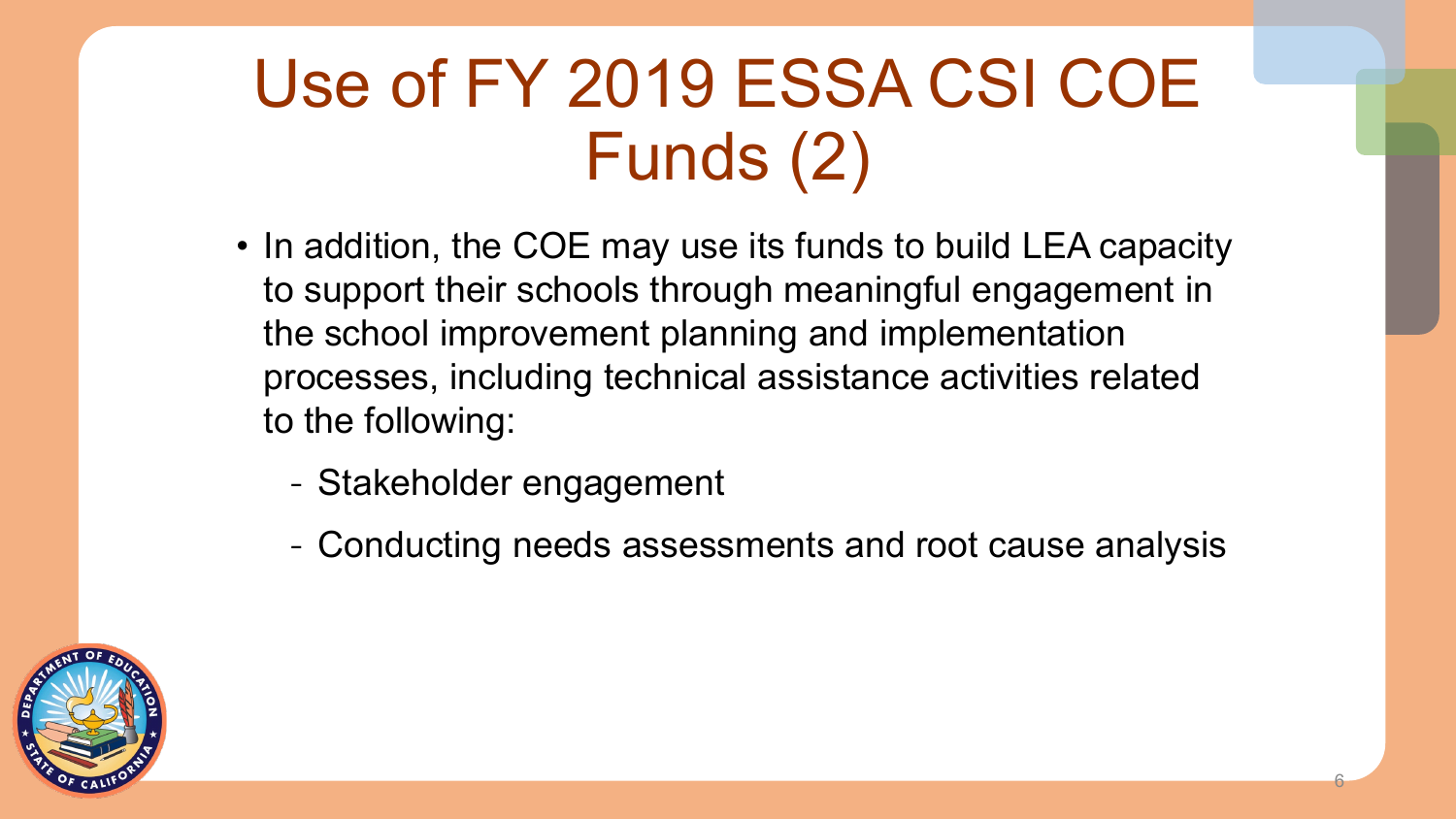# Use of FY 2019 ESSA CSI COE Funds (3)

- Identifying and developing evidence-based interventions/strategies/activities
- Using data to develop, implement, monitor, and evaluate planning and improvement efforts
- Reviewing/identifying resource inequities, which may include a review of LEA- and school-level budgeting

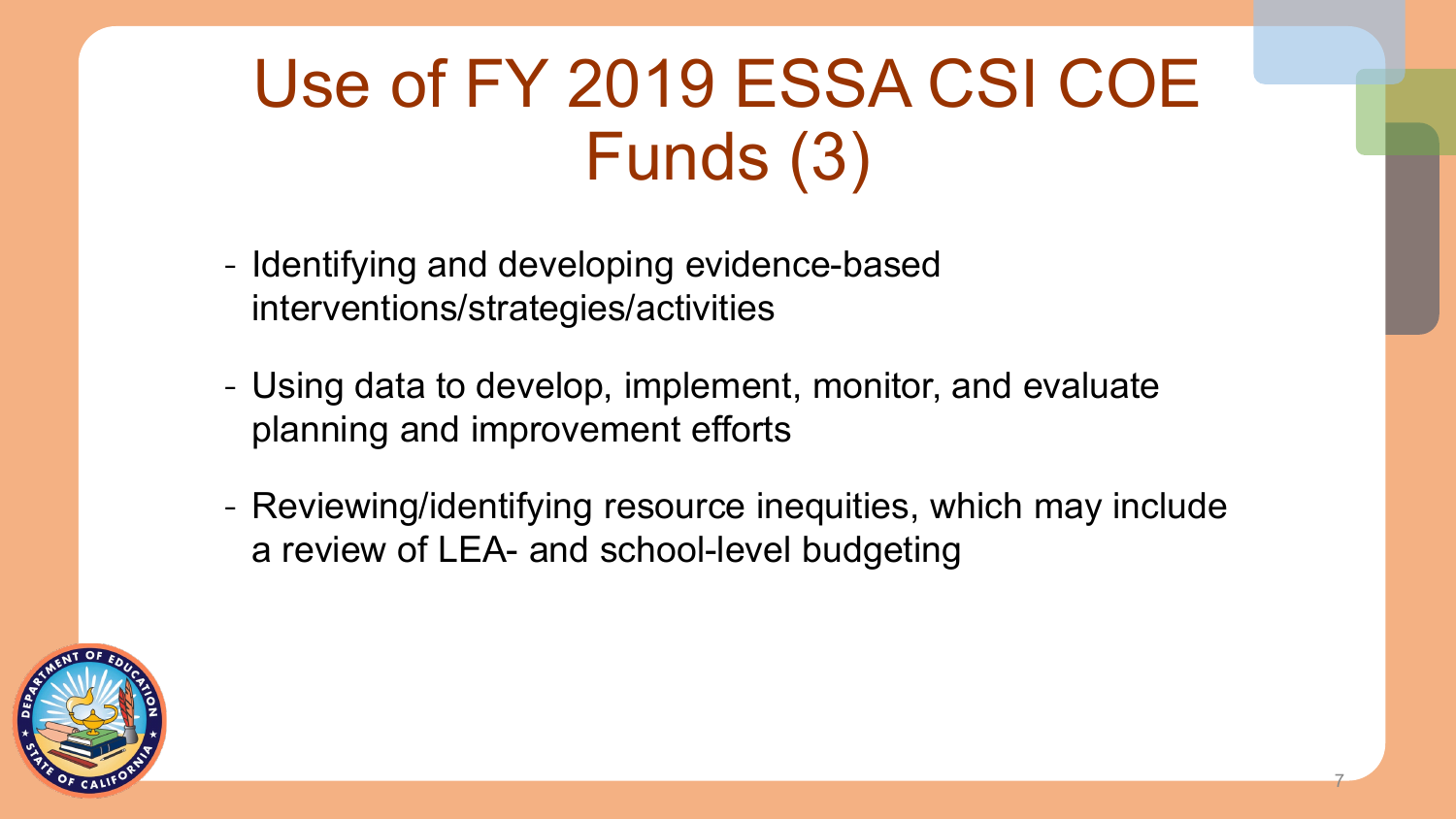### FY 2019–20 Subgrants Funded with FY 2019 CSI Funds

- Schools identified with the 2019 California School Dashboard (Dashboard) and implementing 2020–21 CSI plans
- Subgrant period began March 25, 2020
- **Original** subgrant period end date was **September 30, 2021**
	- **Waiver** of Section 421(b) of the GEPA to extend the period of availability of FY 2019 funds for programs in which the State Educational Agency participates under its approved consolidated State plan **until September 30, 2022.**

8



- FY 2019 CSI funds are included in this waiver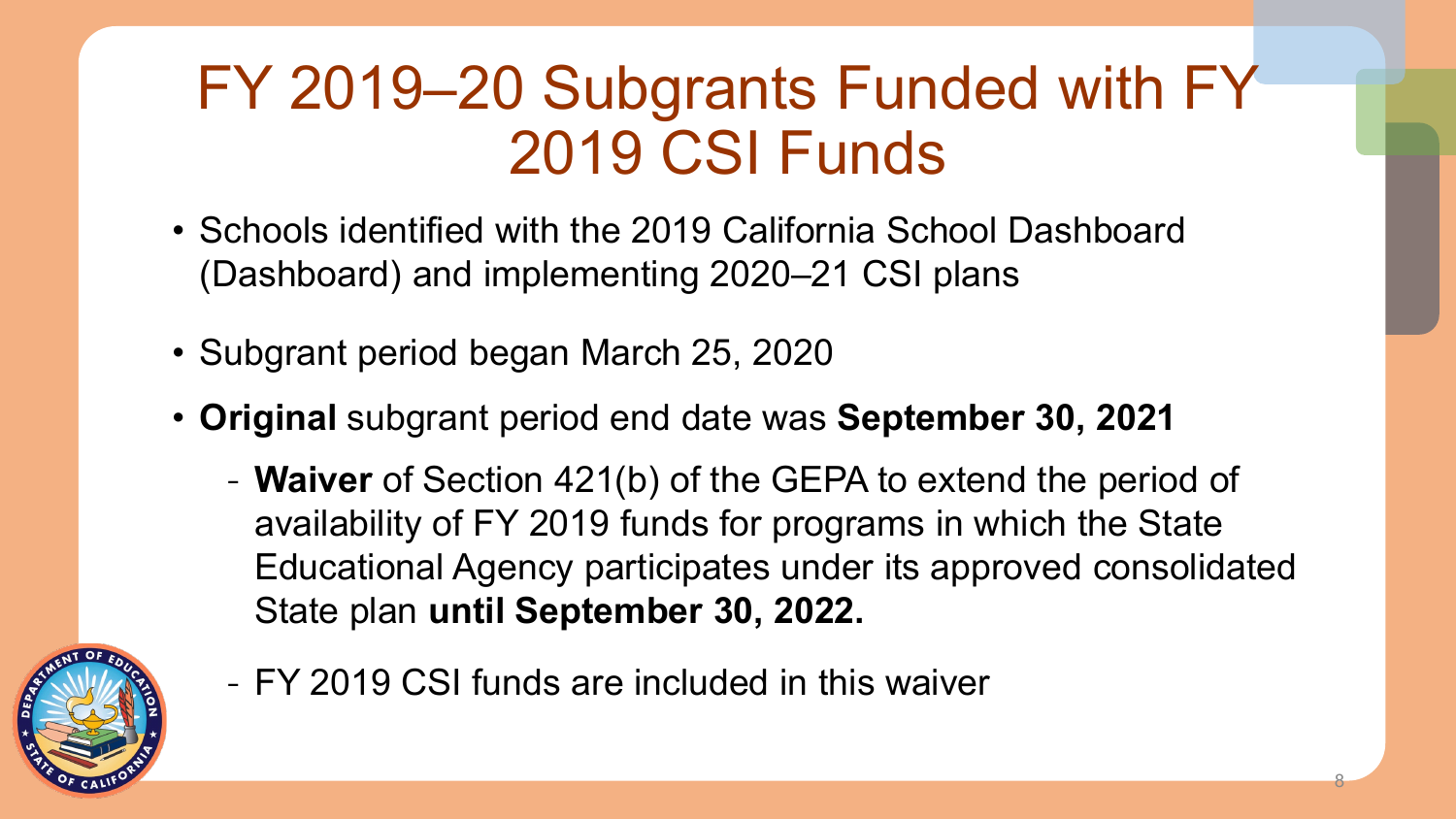### Is CSI waived for the 2021–22 school year?

• No, CSI is not waived for the 2021–22 school year. It is the expectation that LEAs and COEs will continue their CSI work to the best of their abilities. The waiver of Section 421(b) of the GEPA is a timeline waiver. It extends the period of availability of FY 2019 funds to September 30, 2022, to allow LEAs and COEs an additional 12 months to expend their FY 2019 allocations.

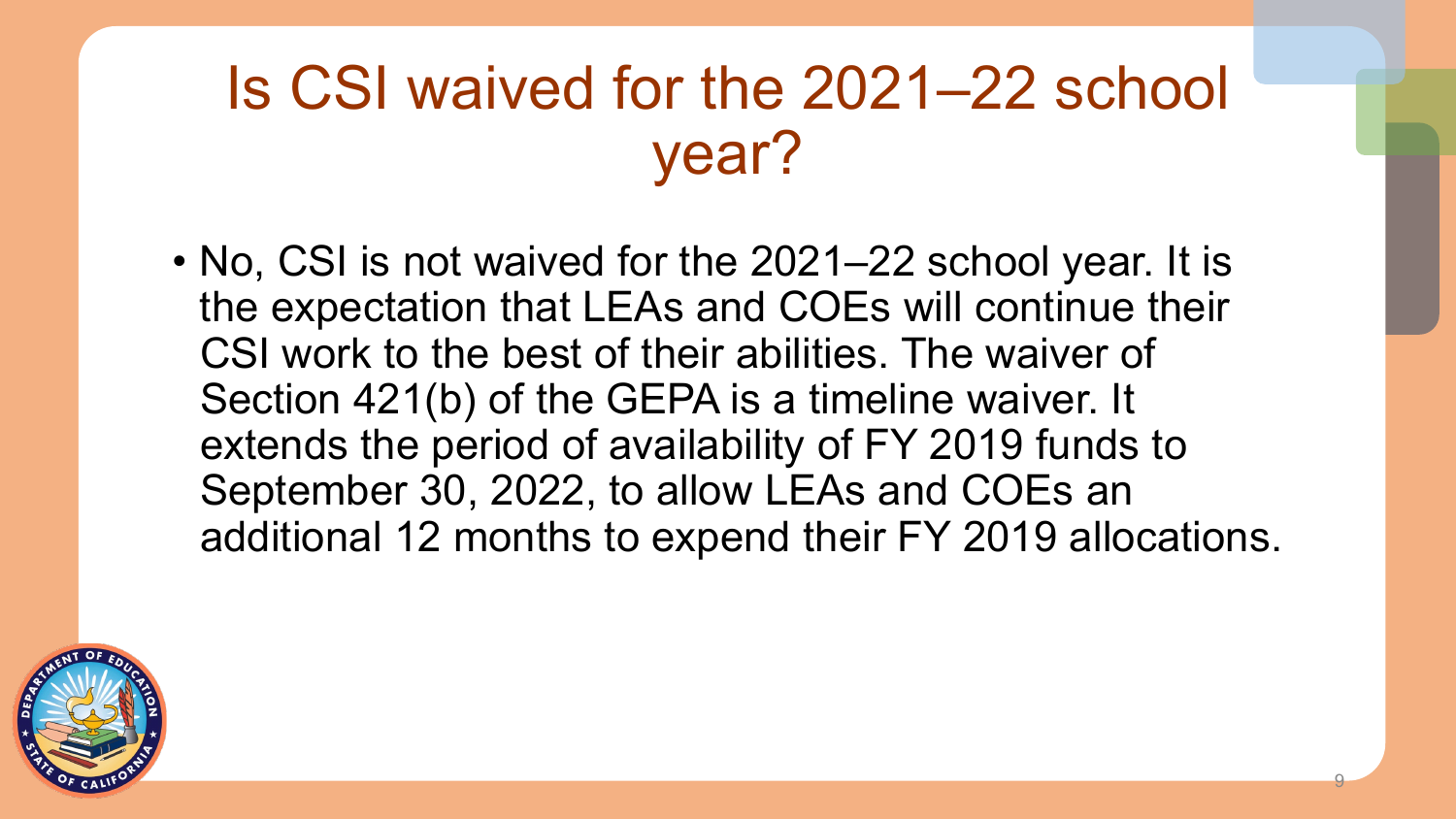### Are FY 2019 CSI funds still available to COEs?

• Yes, FY 2019 CSI funds are still available to COEs. FY 2019 CSI funds are available through Section 421(b) of the GEPA until September 30, 2022. Any COE with an approved FY 2019–20 ESSA CSI Application for Funding will continue to receive distribution of its FY 2019 allocation through September 30, 2022, or until it reports final FY 2019 expenditures.

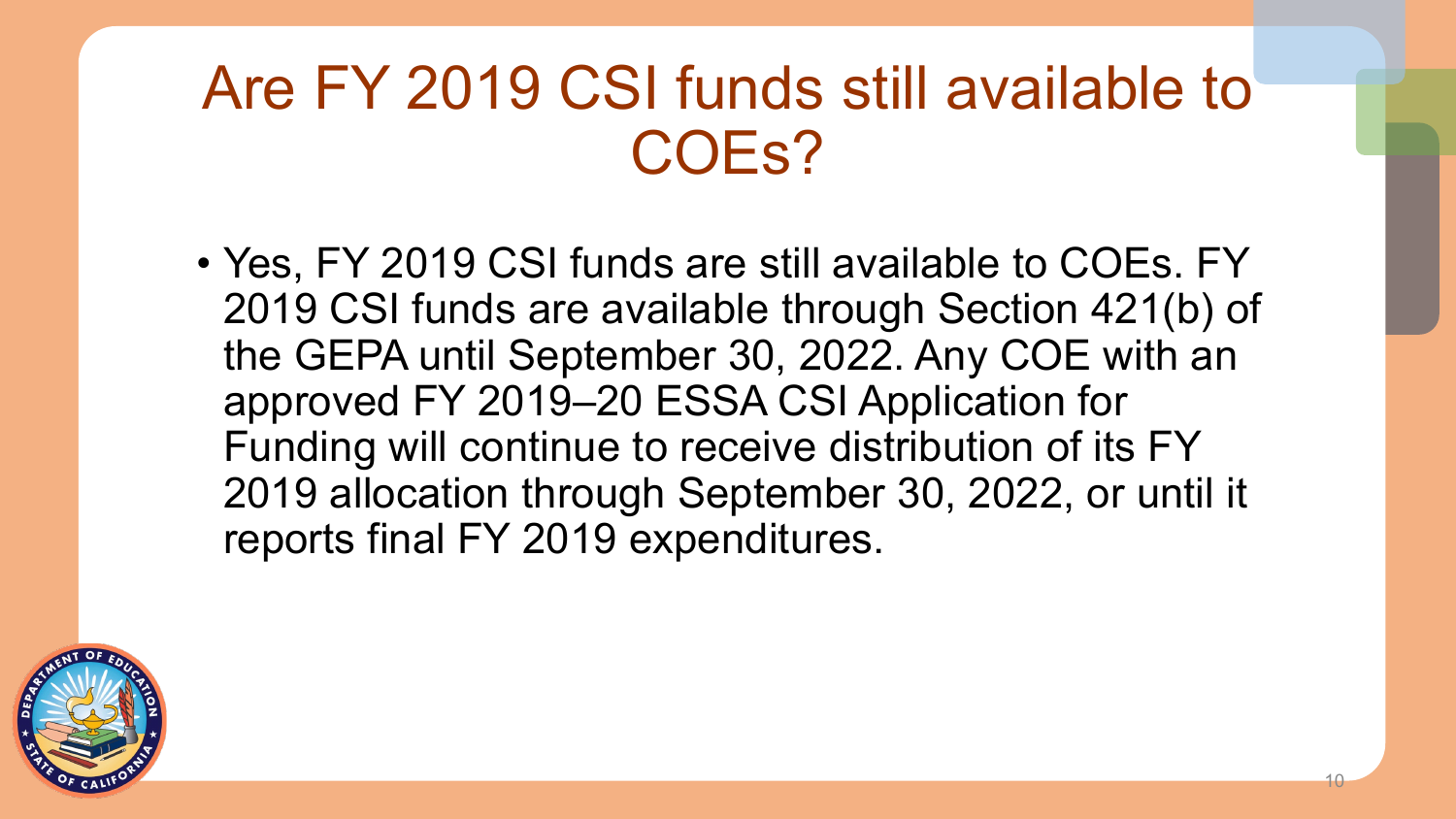## How do the apportionments work?

- The first apportionment of 25 percent of each COE's total allocation was processed in April 2020.
- Now FY 2019 CSI funds are available through September 30, 2022.
- The CDE posted final COE allocations at **[https://www.cde.ca.gov/fg/fo/r16/documents/coefin](https://www.cde.ca.gov/fg/fo/r16/documents/coefinalalloc19.xlsx) alalloc19.xlsx**.

11



• COEs will continue to receive appropriate apportionments approximately one month after each reporting period.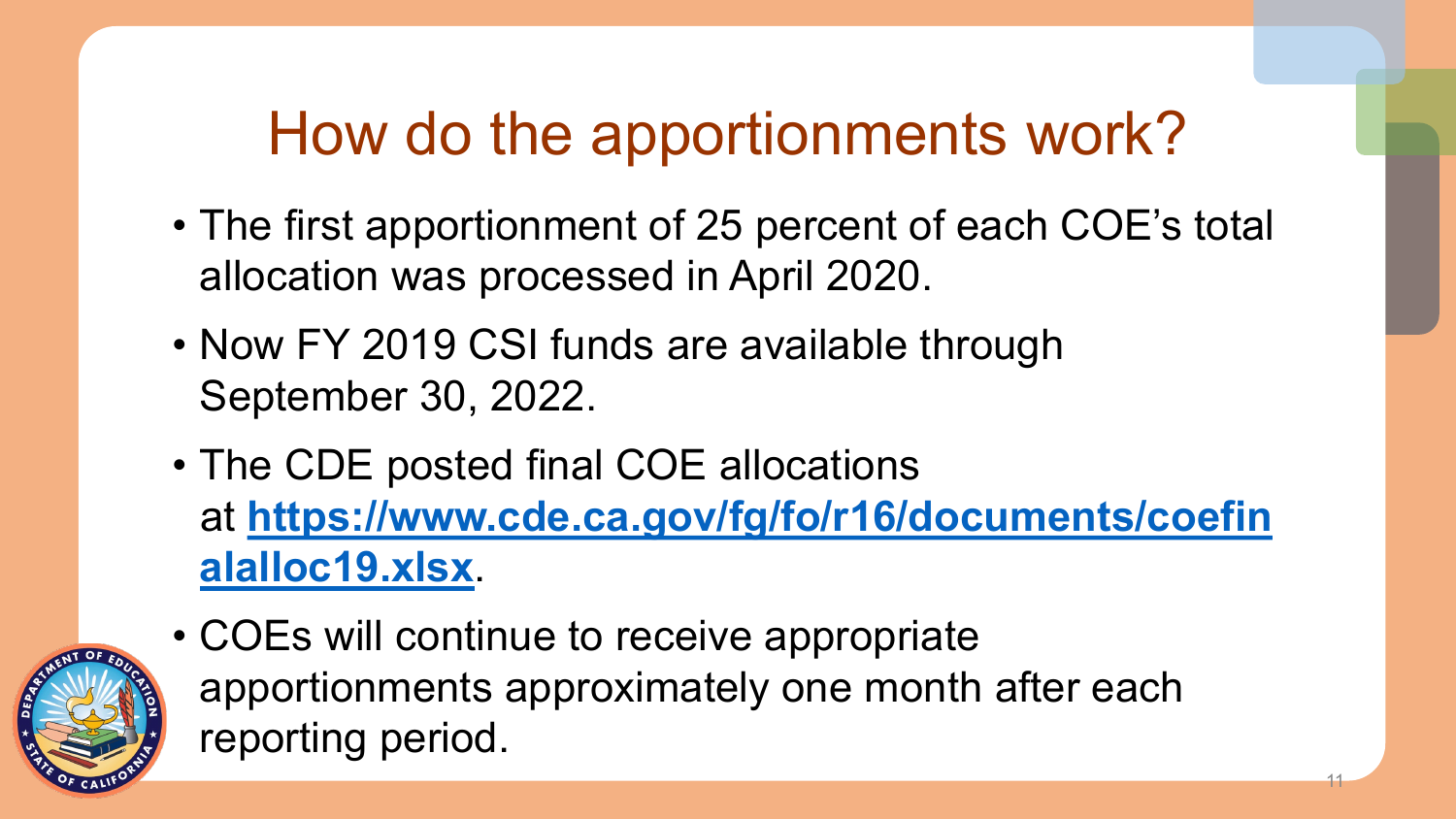## GEPA Waiver and FY 2019–20 **Revised** Subgrant Reporting Periods (1)

| <b>Report</b><br><b>Name</b> | <b>Reporting</b><br><b>Data</b>                    | <b>Performance</b><br><b>Period</b>      | <b>Reporting</b><br><b>Due Date</b>             |
|------------------------------|----------------------------------------------------|------------------------------------------|-------------------------------------------------|
| Report 1                     | •Budget Revisions (BR)<br>$\cdot$ Expenditures (E) | March 25, 2020, to September 30,<br>2020 | October 15, 2020 (BR)<br>October 31, 2020 (E)   |
| Report 2                     | •Budget Revisions (BR)<br>•Expenditures (E)        | October 1, 2020, to January 31, 2021     | February 15, 2021 (BR)<br>February 28, 2021 (E) |
| Report 3                     | •Budget Revisions (BR)<br>$\cdot$ Expenditures (E) | February 1, 2021, to June 30, 2021       | July 15, 2021 (BR)<br>July 31, 2021 (E)         |
| Report 4                     | •Budget Revisions (BR)<br>$\cdot$ Expenditures (E) | July 1, 2021, to September 30, 2021      | October 15, 2021 (BR)<br>October 31, 2021 (E)   |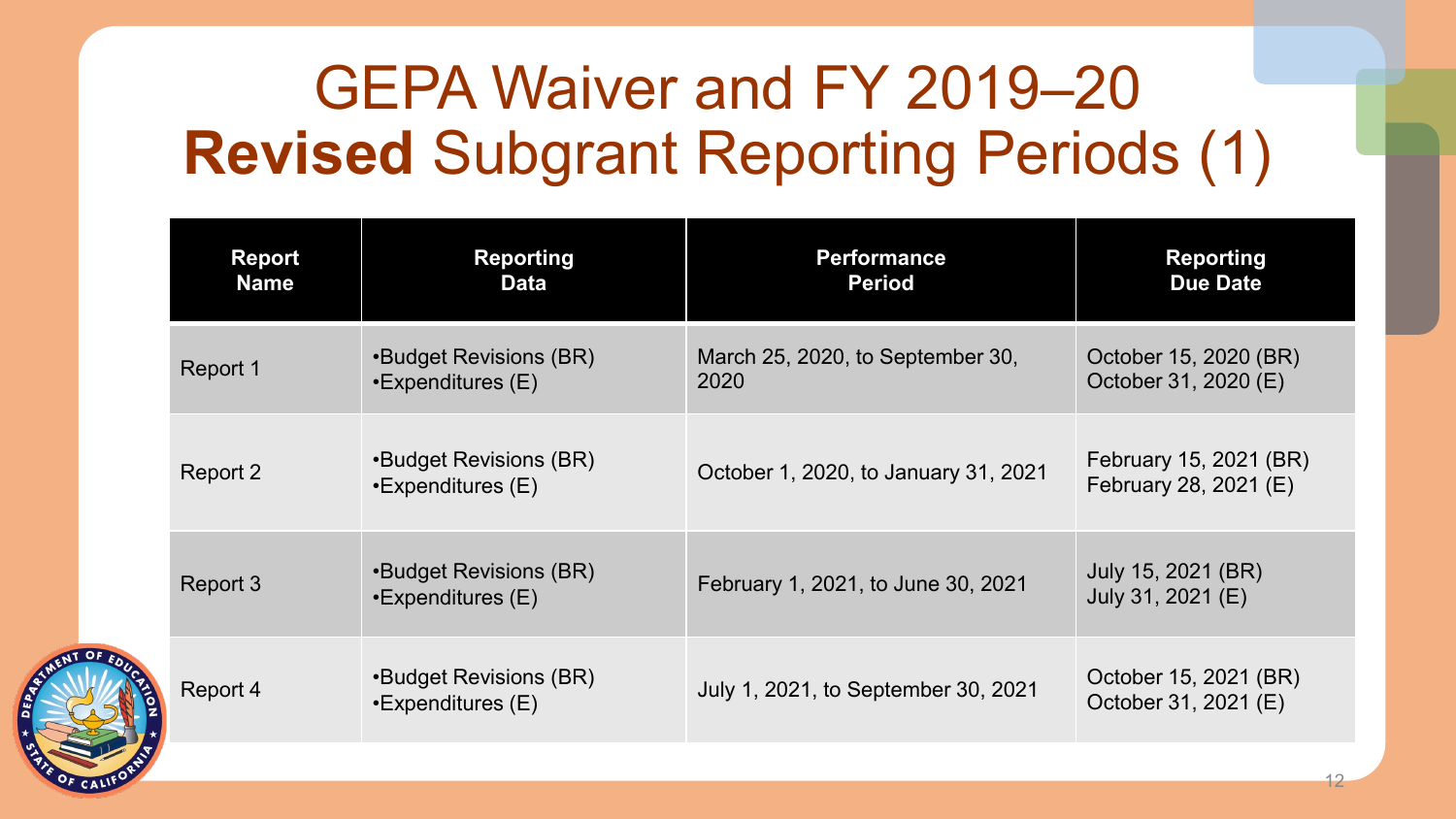## GEPA Waiver and FY 2019–20 **Revised** Subgrant Reporting Periods (2)

| <b>Report</b>          | <b>Reporting</b>         | <b>Performance</b>              | <b>Reporting</b>       |
|------------------------|--------------------------|---------------------------------|------------------------|
| <b>Name</b>            | <b>Data</b>              | <b>Period</b>                   | <b>Due Date</b>        |
| Report 5               | •Budget Revisions (BR)   | October 1, 2021, to January 31, | February 15, 2022 (BR) |
|                        | $\cdot$ Expenditures (E) | 2022                            | February 28, 2022 (E)  |
| Report 6               | •Budget Revisions (BR)   | February 1, 2022, to June 30,   | July 15, 2022 (BR)     |
|                        | $\cdot$ Expenditures (E) | 2022                            | July 31, 2022 (E)      |
| <b>Final Reporting</b> | •Budget Revisions (BR)   | July 1, 2022, to September 30,  | October 15, 2022 (BR)  |
| Period                 | •Expenditures (E)        | 2022                            | October 31, 2022 (E)   |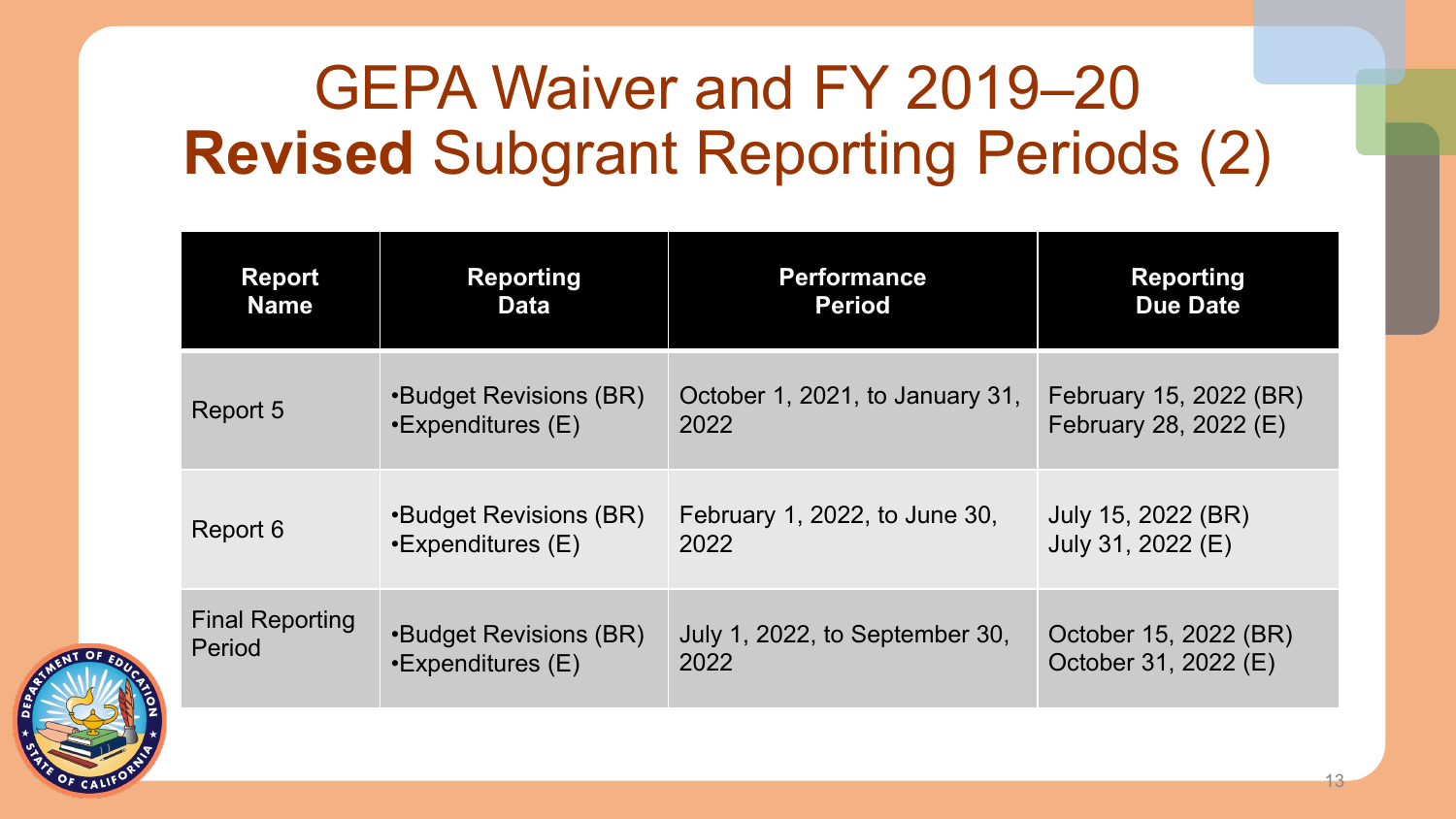#### Summary of Changes to the FY 2019–20 Subgrant Performance Periods and Reporting Due Dates

- Report names have changed to accommodate an additional 12 months of the FY 2019–20 subgrant performance period.
- Three additional FY 2019–20 subgrant performance and reporting periods have been added.
- Budget revisions are not required, but if submitted, they must be reviewed and approved before expenditure reports can be submitted.
- Scheduled FY 2019 apportionments will continue to follow each FY 2019–20 reporting period through closeout.

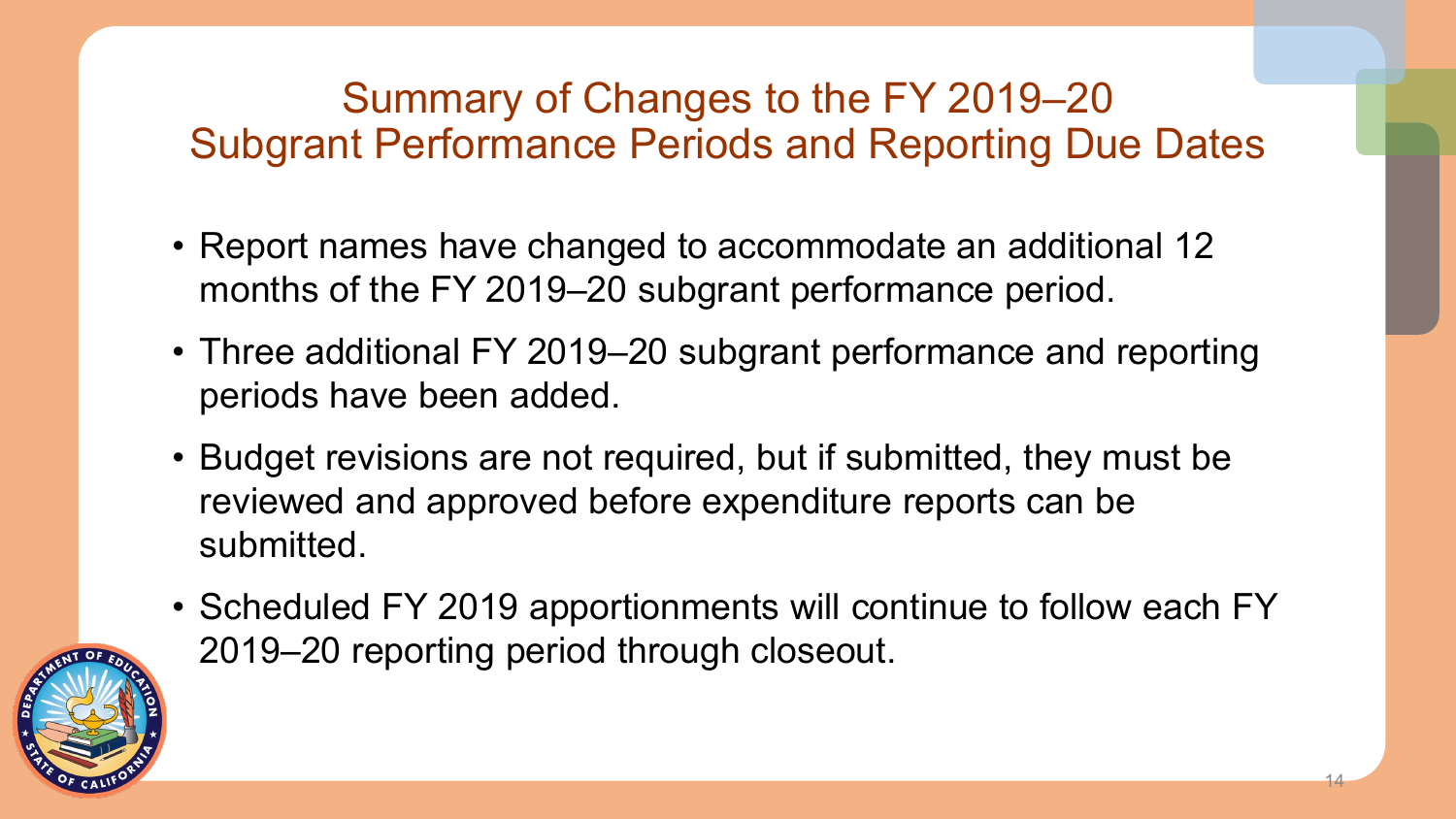# Can I skip a reporting due date?

- No, the COE must submit an expenditure report for each reporting period. If the COE does not have any expenditures to report, it must confirm that zeroes are in each object code series.
- Ask for guidance anytime (not just when reports are due) when it comes to reporting, describing expenditures, and allowable use of funds.



• Also, please let us know as soon as possible if you are experiencing challenges.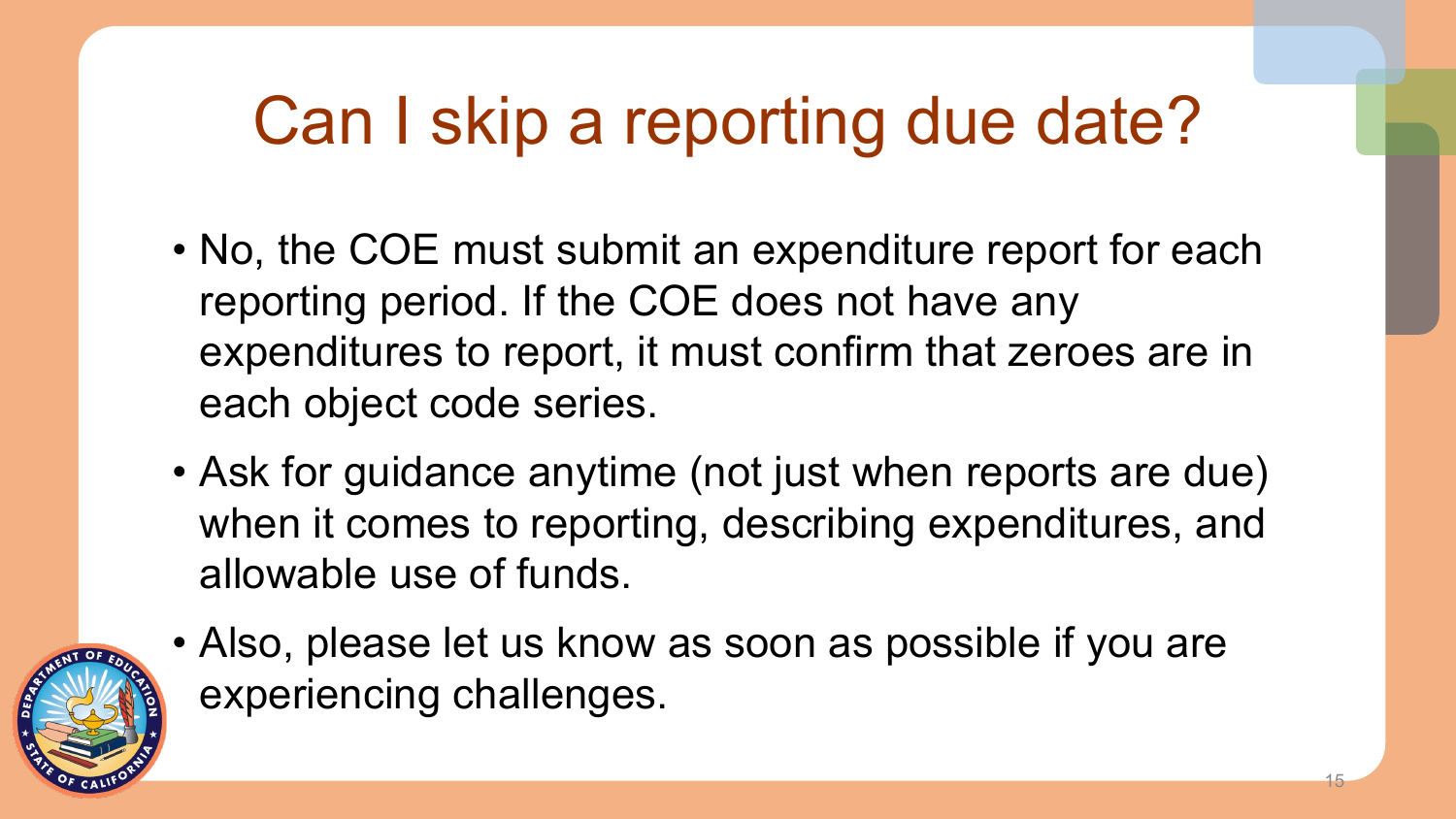Will I need to wait until September 30, 2022, to close out my FY 2019–20 subgrant?

• No, the COE may close out its FY 2019–20 ESSA CSI subgrant once it has expended all of its FY 2019 CSI funds. In this case, the COE should liquidate its funds within 90 days of reporting final expenditures. However, the COE may request and receive an extension of the liquidation period, including up to 90 days of the close of the subgrant period, if needed. The close of the FY 2019 subgrant period is September 30, 2022.



• If the COE wants to closeout, complete the Closeout section and submit the report. The SISO will confirm that all requirements have been met.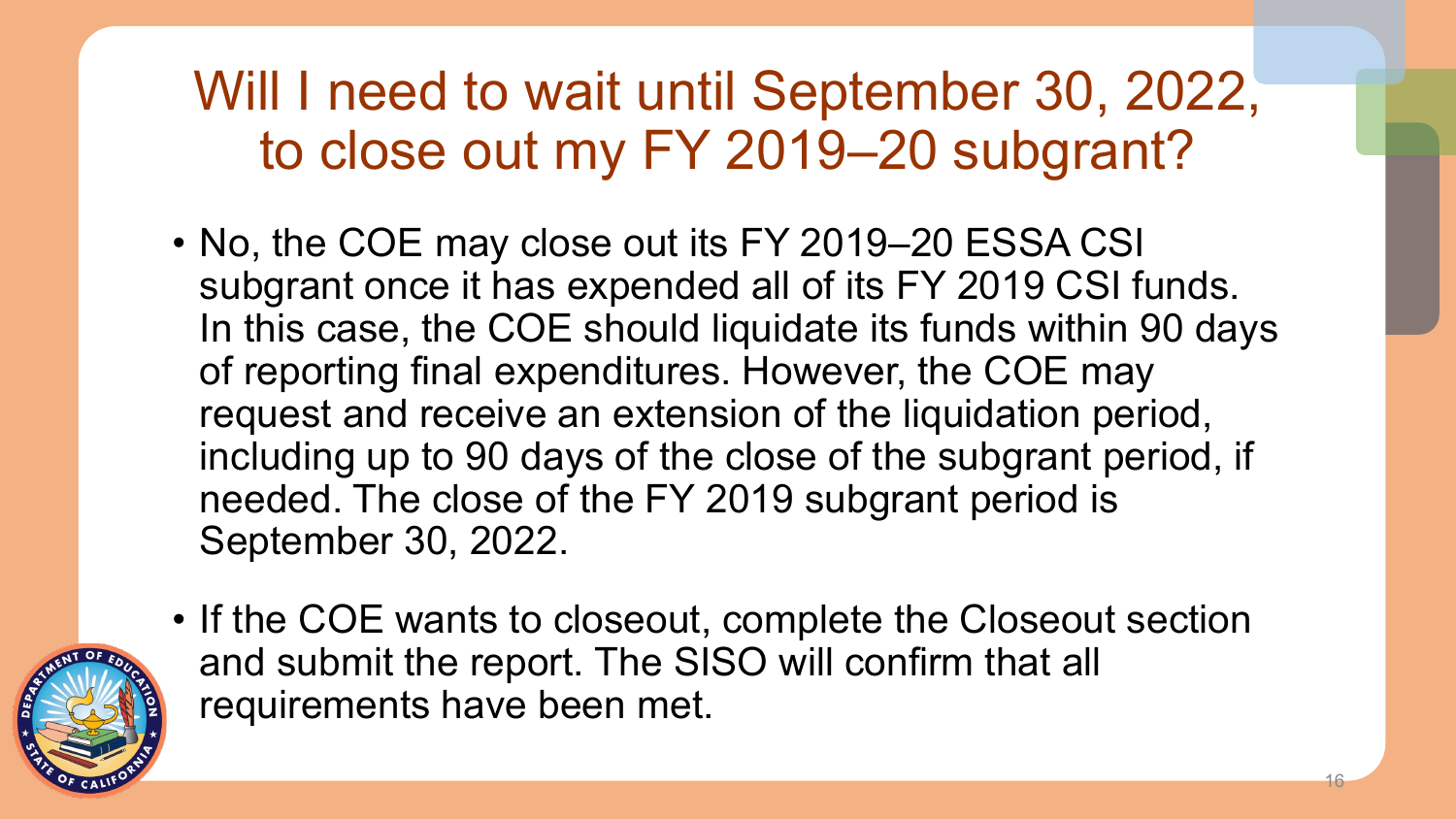#### How can the COE support their LEAs with 2019 Dashboard Schools?

- Help the LEA understand that they have an additional 12 months, through September 30, 2022, to spend their FY 2019 funds.
- Support the LEA in their efforts to gather and analyze available student data to confirm the anticipated improvement results.
- Share what you know about improvement science, evidence-based strategies, and best practices from other schools, LEAs, and COEs.

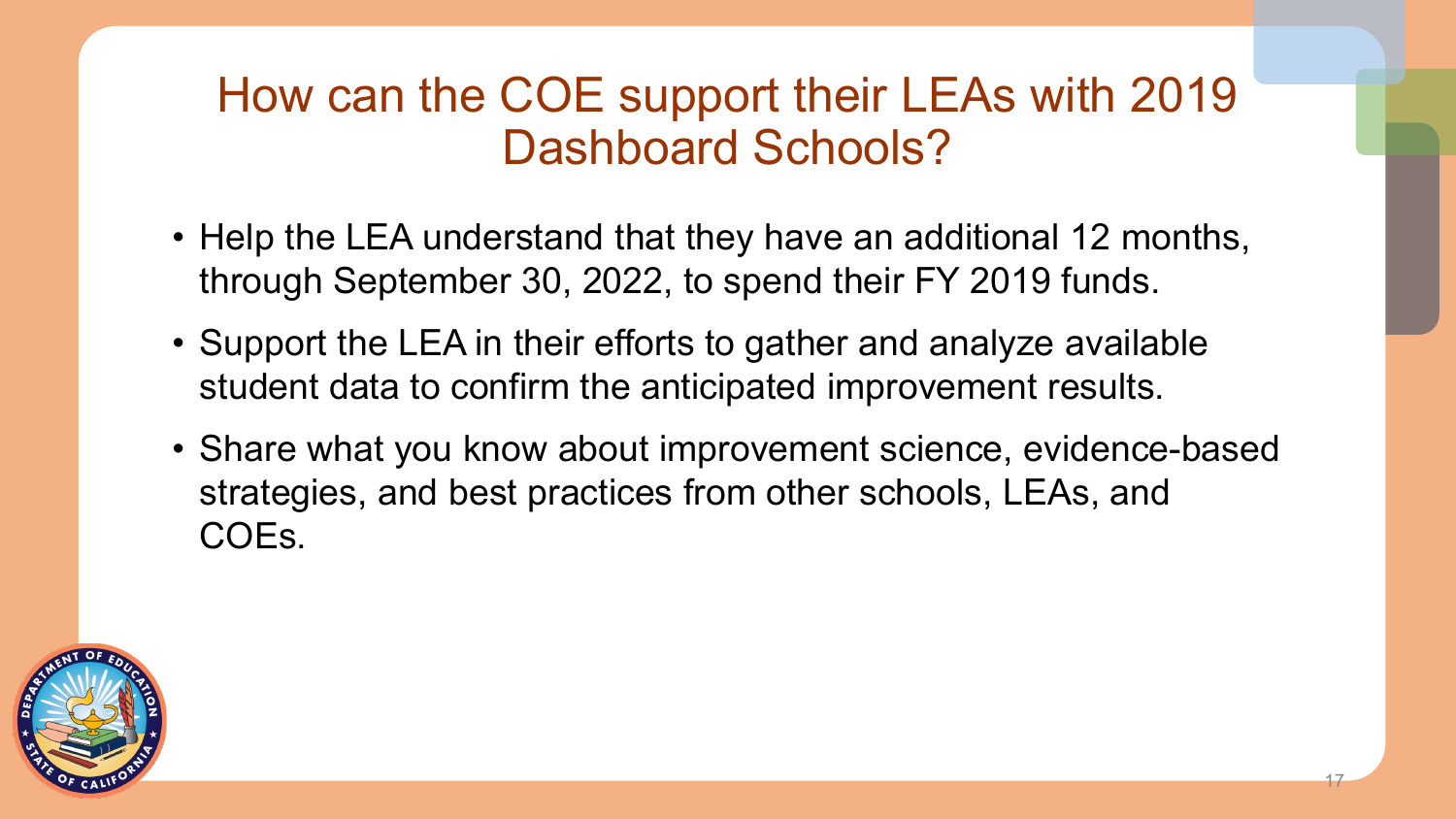## Guiding Questions (1)

- How can we think creatively and innovatively about **how** to continue our school improvement work and to leverage local decision making about what is best for our learning community and how to continue to provide supports and interventions consistent with the school's support and improvement plan?
- Continuous Improvement Resources web page located at <https://www.cde.ca.gov/sp/sw/t1/continuousimprovement.asp>.

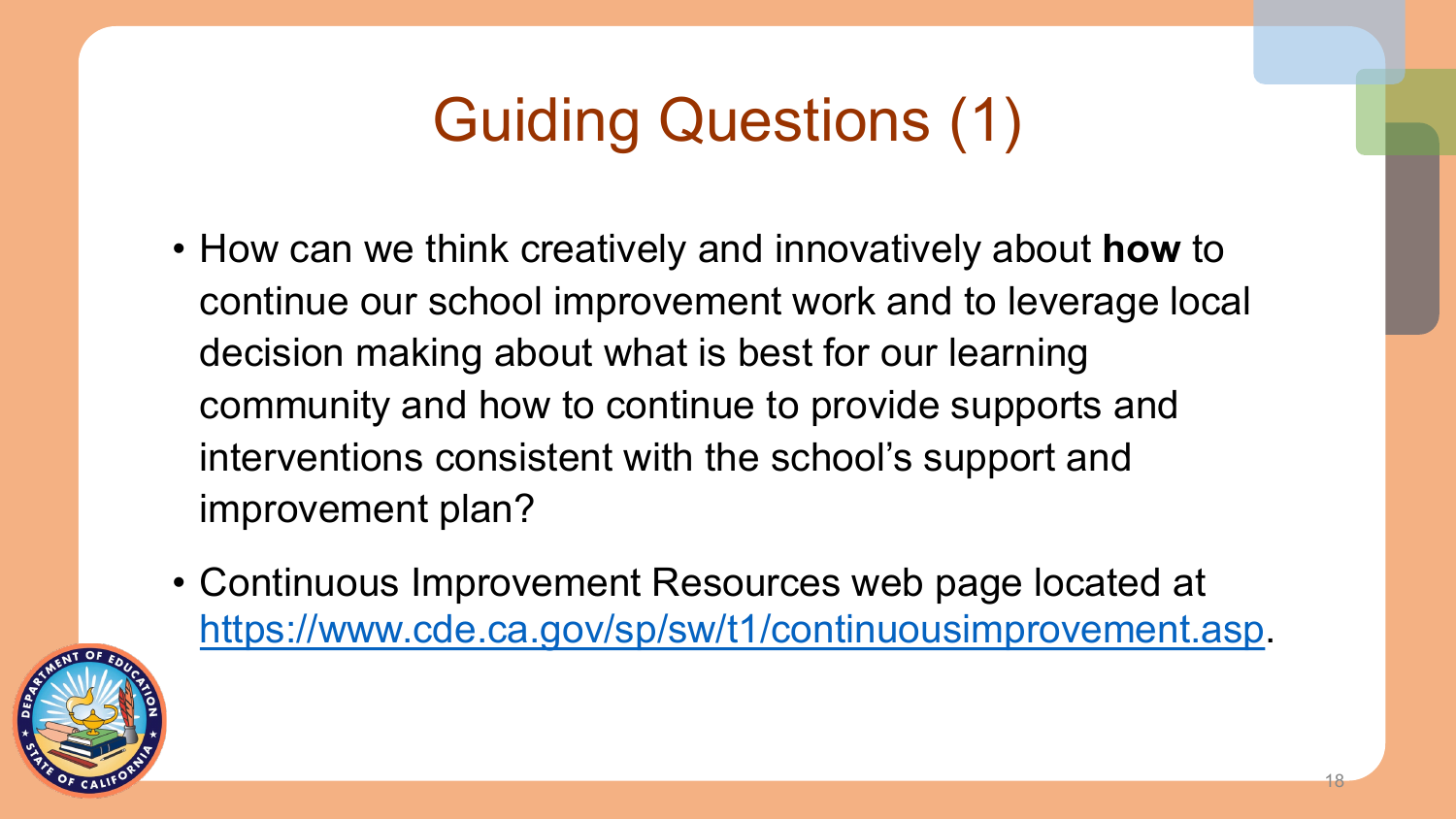## Guiding Questions (2)

- How much of each school's plan was able to be implemented so far?
- How well did the LEAs work toward implementing the evidence-based strategies/interventions/activities designed to improve student outcomes? Is there enough data to determine? What do the data show?



• Did students improve? How do we know?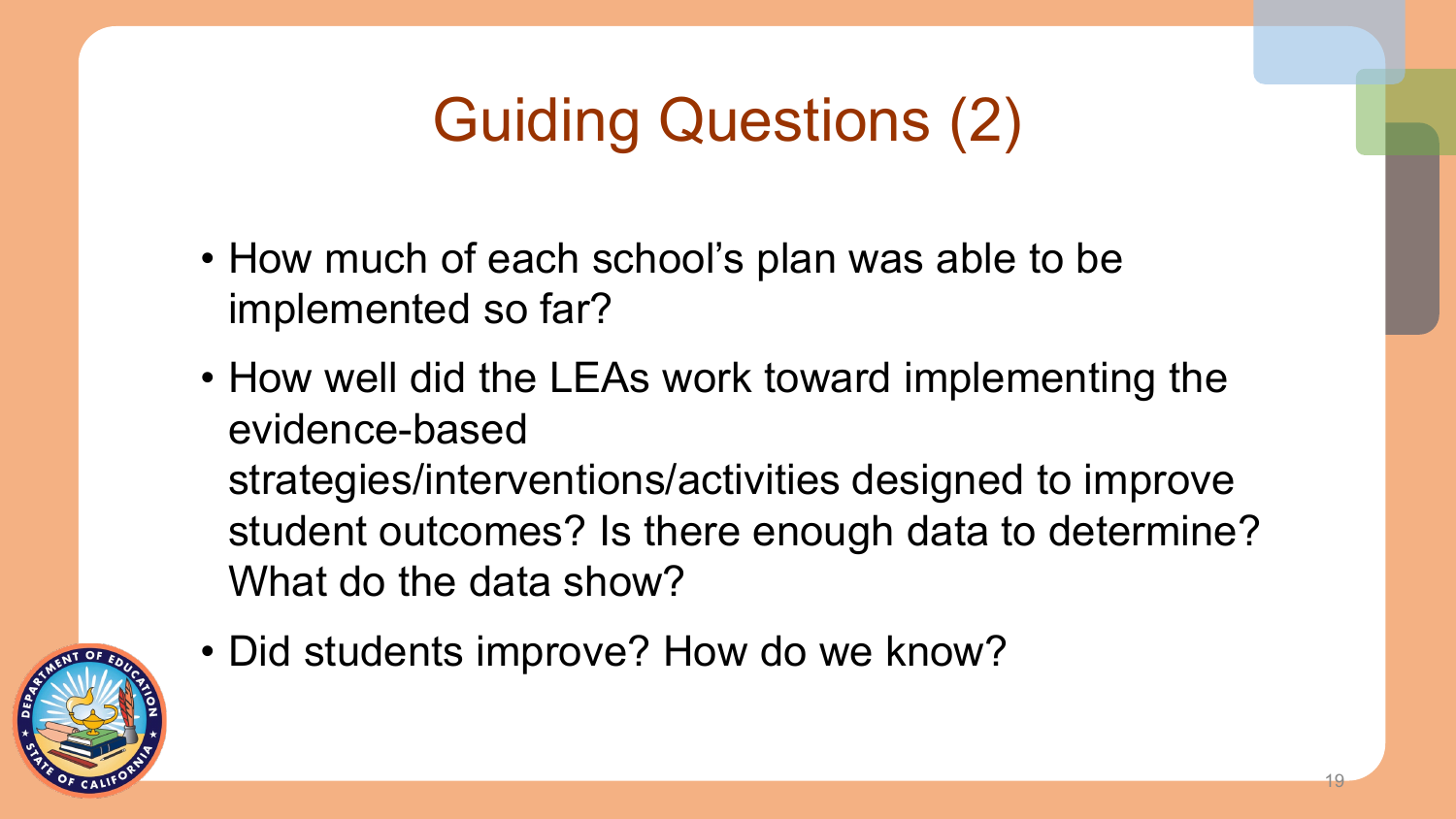# Guiding Questions (3)

- What do we need to adopt/adapt/abandon to continue improving student outcomes in the 2021–22 school year? What are the priorities? What makes sense?
- Do we need additional help?
	- Consider: Geographical Lead Agencies, CDE staff, or other experts

Adapted from the Working Toward Coherence presentation located at [https://www.acsa.org](https://www.acsa.org/)

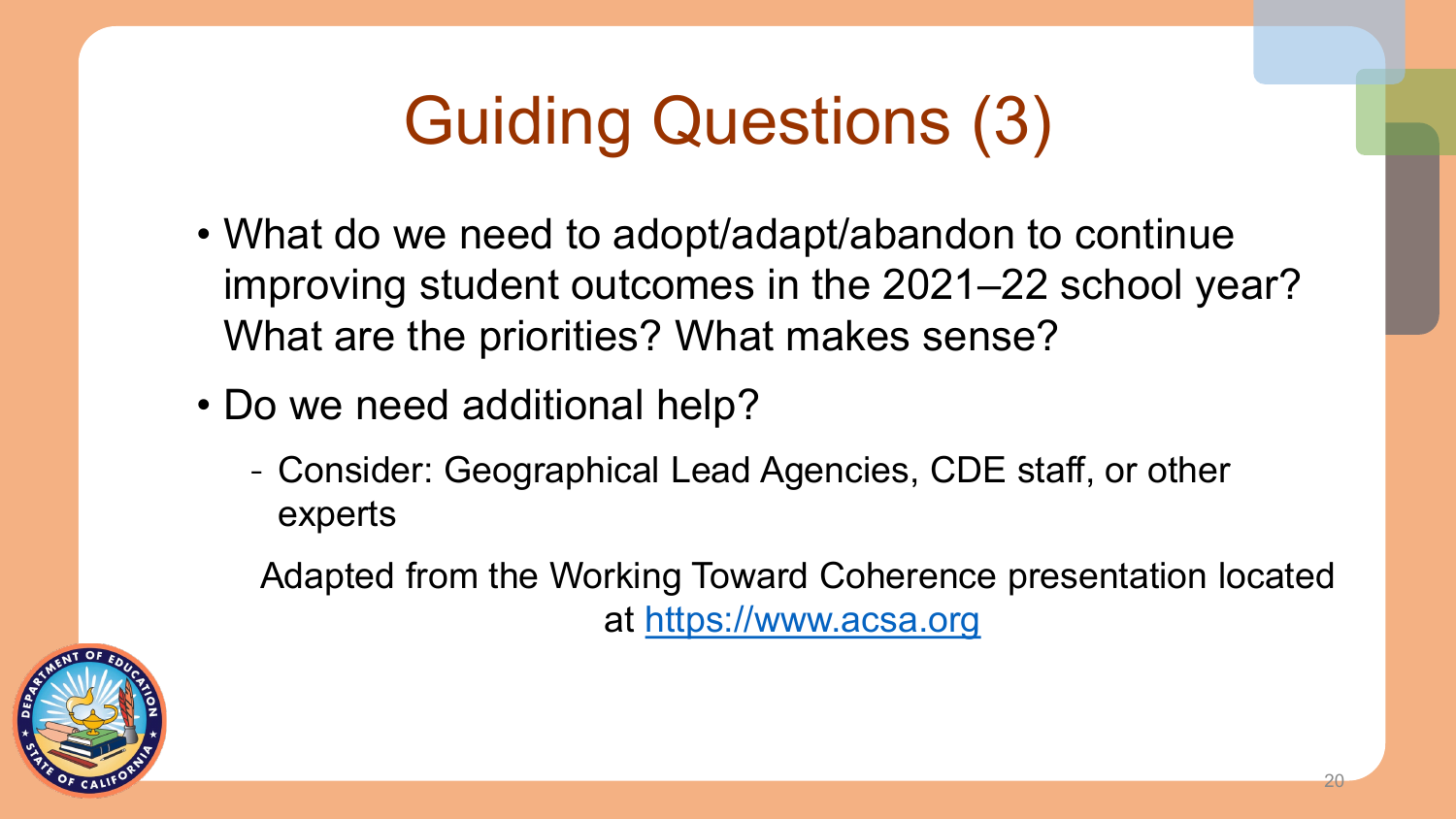# Does the GEPA waiver for FY 2019 funds apply to FY 2020 funds?

• No, the GEPA waiver extends only the period of availability of FY 2019 funds. FY 2019 funds are set to end September 30, 2022 (revised).

- FY 2020 funds are also set to end September 30, 2022.
- FY 2018 funds end September 30, 2021.

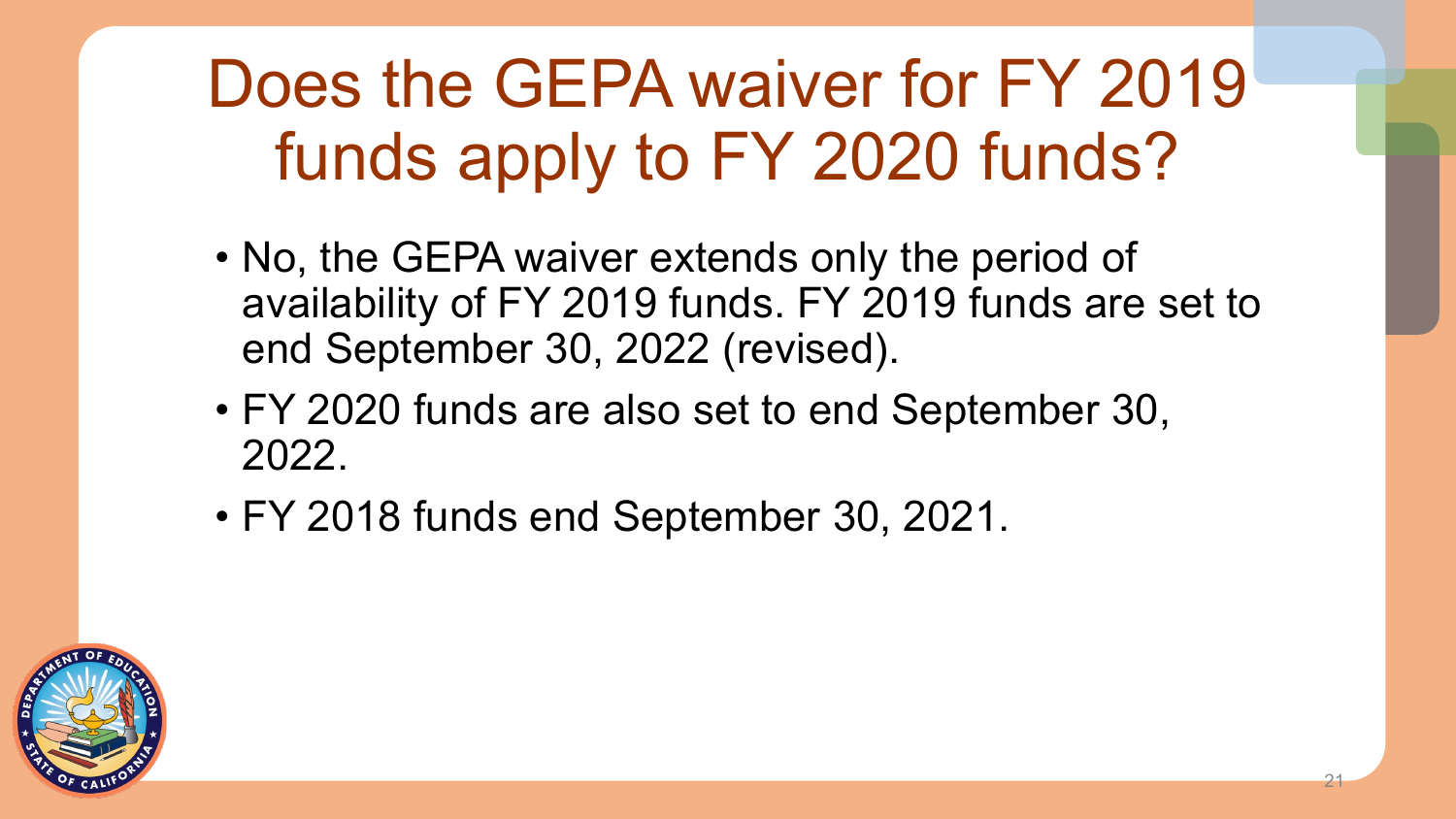### Questions?



CALIFORNIA DEPARTMENT OF EDUCATION Tony Thurmond, State Superintendent of Public Instruction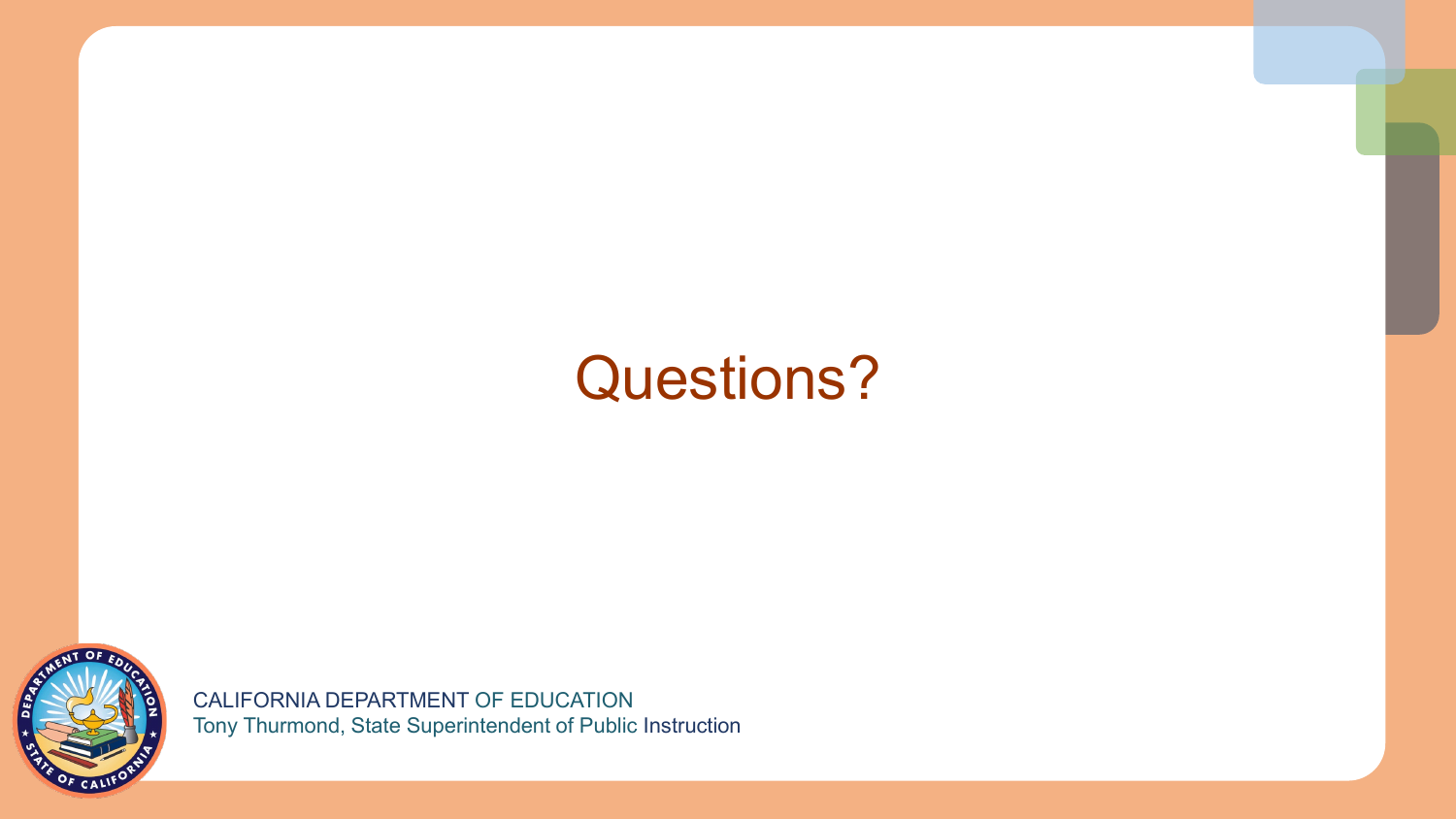### General Resources and Information

- Frequently Asked Questions related to the coronavirus pandemic and CSI are located under the Technical Assistance tab at <https://www.cde.ca.gov/sp/sw/t1/csi.asp>.
- Continuous improvement resources and tools at [https://www.cde.ca.gov/sp/sw/t1/continuousimprovement.asp.](https://www.cde.ca.gov/sp/sw/t1/continuousimprovement.asp)
- General CSI program requirements, including school eligibility and COE funding information are located at <https://www.cde.ca.gov/sp/sw/t1/csi.asp>.



• California's federal waiver information is located on the CDE ESSA web page at [https://www.cde.ca.gov/re/es/.](https://www.cde.ca.gov/re/es/)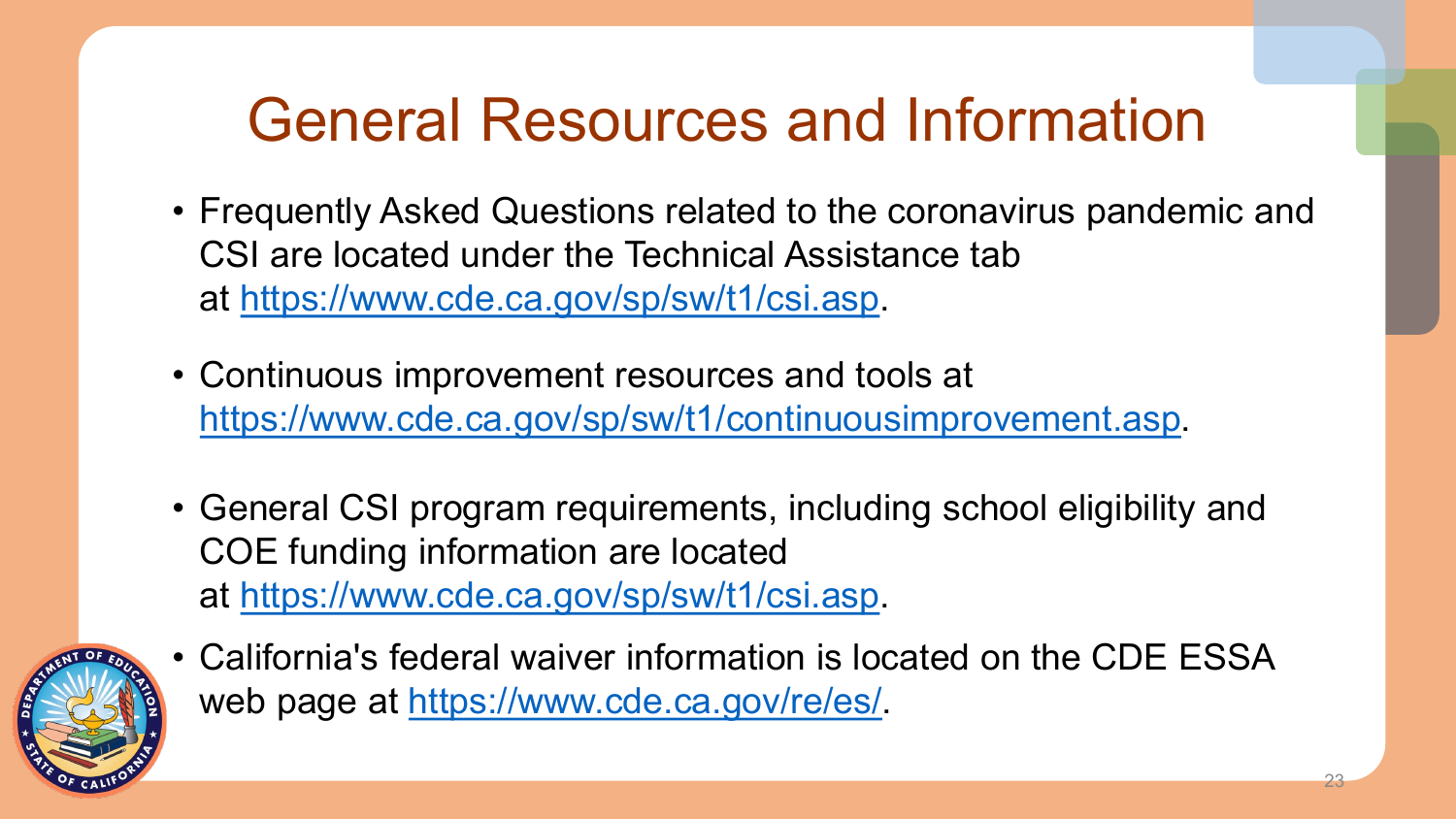## Final Thought

"Never doubt that a small group of thoughtful, committed citizens can change the world. Indeed, it is the only thing that ever has." Margaret Mead

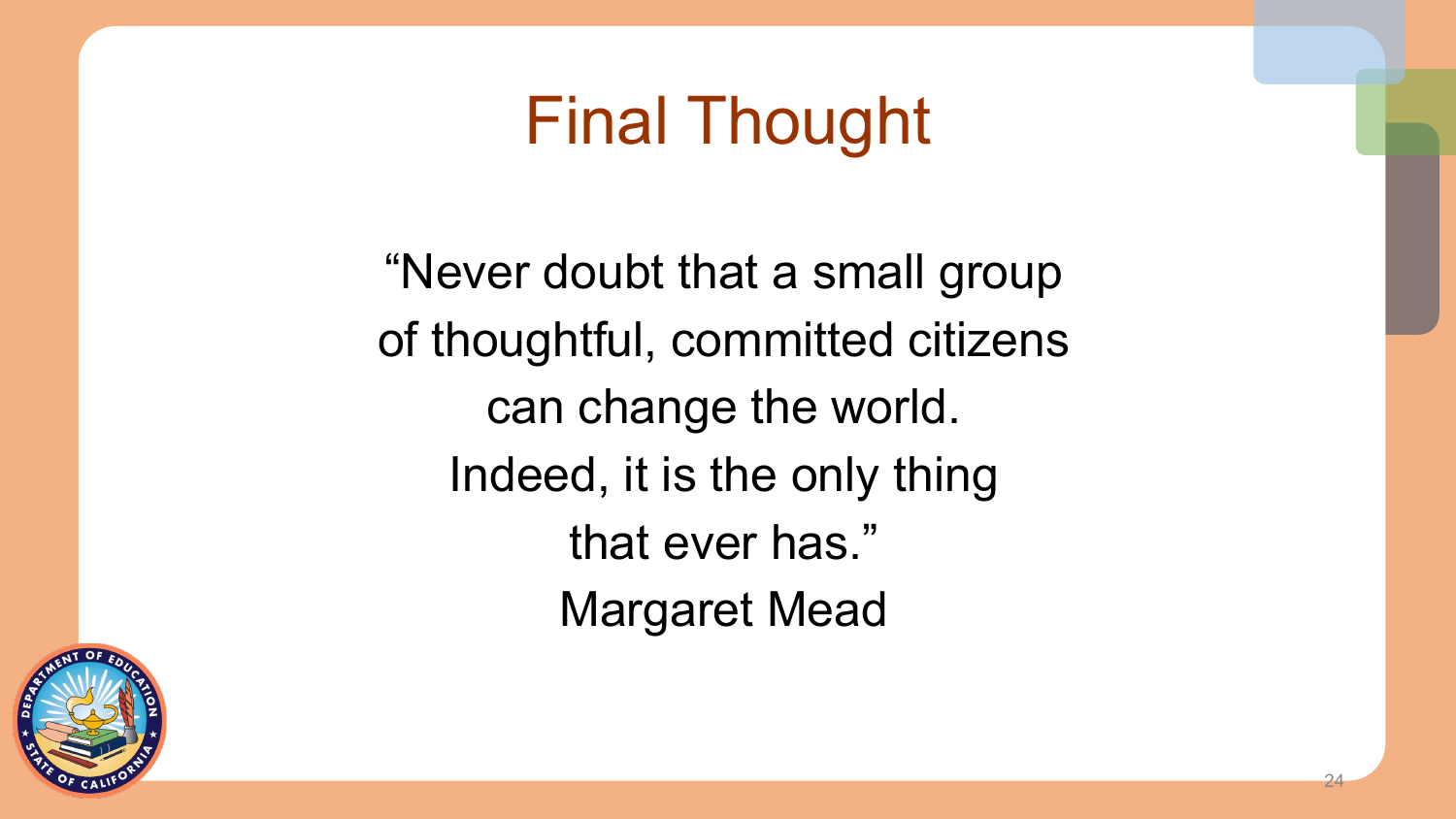### Contact Information

#### **School Improvement and Support Office**

916-319-0833

[ESSACOE@cde.ca.gov](mailto:ESSACOE@cde.ca.gov)